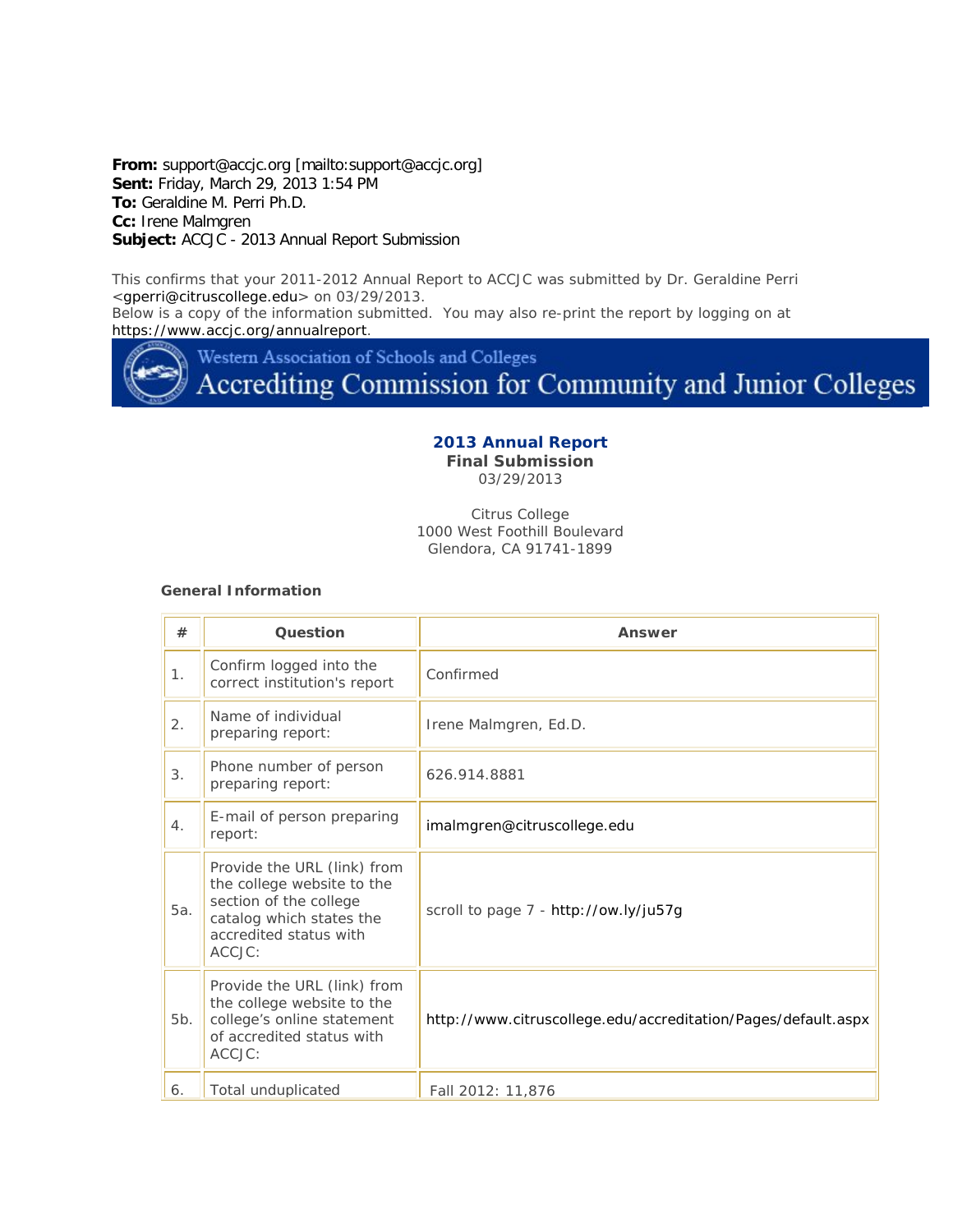|     | headcount enrollment:                                                                                                                      | Fall 2011: 12,502<br>Fall 2010: 13,705                   |
|-----|--------------------------------------------------------------------------------------------------------------------------------------------|----------------------------------------------------------|
| 7.  | Total unduplicated<br>headcount enrollment in<br>degree applicable credit<br>courses for fall 2012:                                        | 11,324                                                   |
| 8.  | Headcount enrollment in<br>pre-collegiate credit courses<br>(which do not count toward<br>degree requirements) for<br>fall 2012:           | 2,686                                                    |
| 9.  | Number of courses offered<br>via distance education:                                                                                       | Fall 2012: 62<br>Fall 2011: 58<br>Fall 2010: 69          |
| 10. | Number of programs<br>offered via distance<br>education:                                                                                   | 20                                                       |
| 11. | Total unduplicated<br>headcount enrollment in all<br>types of Distance<br>Education:                                                       | Fall 2012: 2,297<br>Fall 2011: 2,218<br>Fall 2010: 2,680 |
| 12. | Total unduplicated<br>headcount enrollment in all<br>types of Correspondence<br>Education:                                                 | Fall 2012: n/a<br>Fall 2011: n/a<br>Fall 2010: n/a       |
| 13. | Were all correspondence<br>courses for which students<br>enrolled in fall 2012 part of<br>a program which leads to<br>an associate degree? | Yes                                                      |

## **Student Achievement Data**

| #               | Question                                                                 | Answer |
|-----------------|--------------------------------------------------------------------------|--------|
| 14a.            | Successful student course completion rate for the fall 2012<br>semester: | 72.4%  |
| 14 <sub>b</sub> | Institution-set standard for student course completion<br>rate:          | 65     |
| $15a$ .         | Percent of students retained from fall 2011 to fall 2012<br>semesters:   | 49.2%  |
| 15 <sub>b</sub> | Institution-set standard for student retention percentage:               | 44%    |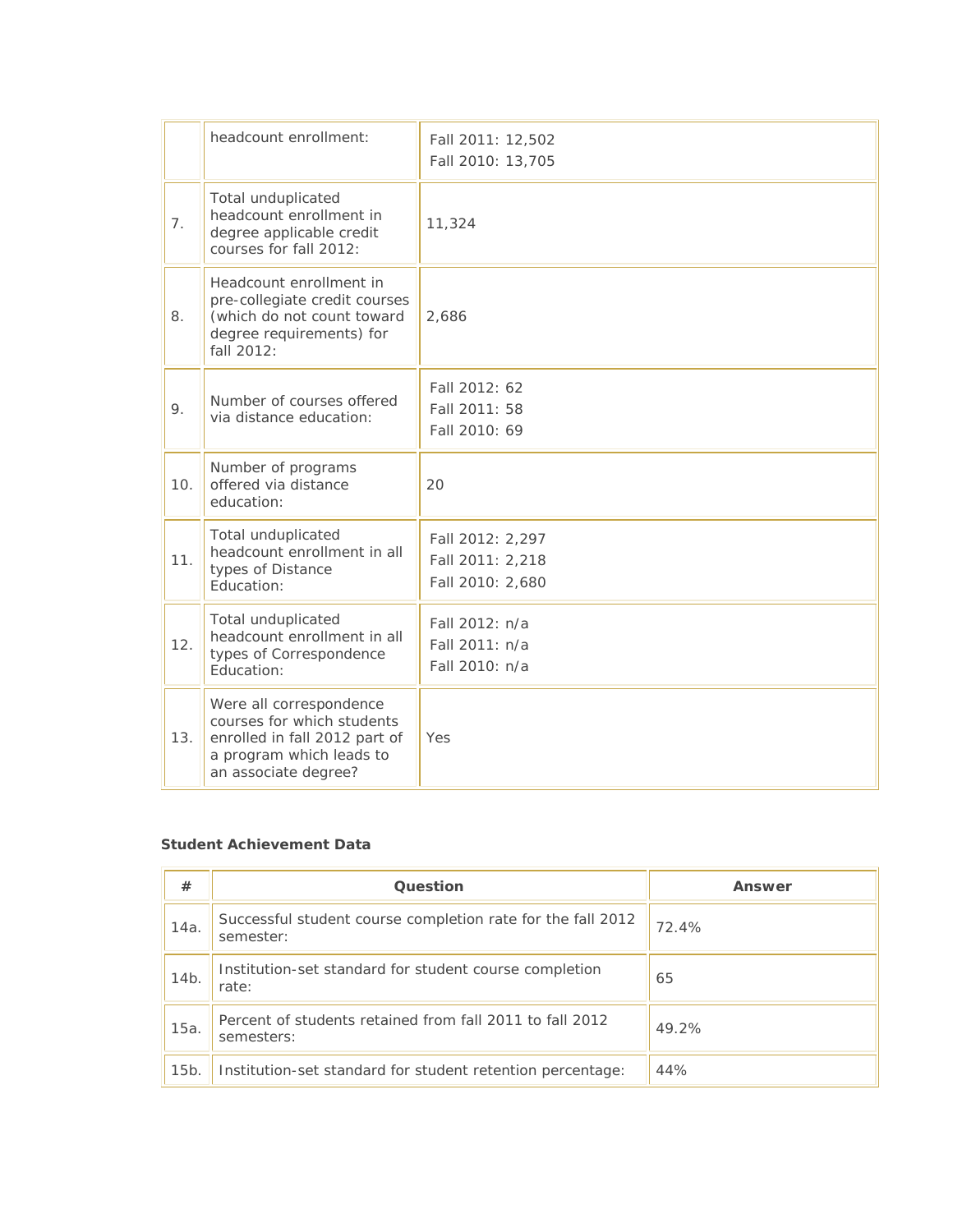| 16a. | Number of students who received a degree in the 2011-12<br>academic year:                                                                                                                                              |                                                                                                                          | 1,262                                    |                                      |              |
|------|------------------------------------------------------------------------------------------------------------------------------------------------------------------------------------------------------------------------|--------------------------------------------------------------------------------------------------------------------------|------------------------------------------|--------------------------------------|--------------|
| 16b. | Institution-set standard for student degree completion<br>(percentage-indicate %-- or number):                                                                                                                         |                                                                                                                          | 778                                      |                                      |              |
| 17a. | Number of students who transferred to 4-year<br>colleges/universities in 2011-2012:                                                                                                                                    |                                                                                                                          | 1,082                                    |                                      |              |
| 17b. | Institution-set standard for student transfer to 4-year<br>colleges/universities (percentage-indicate %-- or<br>number):                                                                                               |                                                                                                                          | 905                                      |                                      |              |
| 18a. |                                                                                                                                                                                                                        | Number of students who completed certificate<br>requirements and received a certificate in the 2011-12<br>academic year: |                                          | 512                                  |              |
| 18b. |                                                                                                                                                                                                                        | Institution-set standard for student certificate completion<br>(percentage-indicate %-- or number):                      |                                          | 429                                  |              |
| 19a. |                                                                                                                                                                                                                        | Does the college have any certificate programs which are<br>not career-technical education (CTE) certificates?           |                                          | Yes                                  |              |
| 19b. |                                                                                                                                                                                                                        | If yes, please identify them:                                                                                            |                                          | Writing Competency and<br>Literature |              |
| 20.  |                                                                                                                                                                                                                        | Number of career-technical education (CTE) certificates<br>and degrees:                                                  |                                          | 57                                   |              |
| 21.  | Percentage of CTE certificates and degrees which have<br>identified technical and professional competencies that<br>meet employment standards and other standards,<br>including those for licensure and certification: |                                                                                                                          | 77%                                      |                                      |              |
|      | 2010-2011 examination pass rates in programs for which students must pass a licensure<br>examination in order to work in their field of study:                                                                         |                                                                                                                          |                                          |                                      |              |
|      |                                                                                                                                                                                                                        | Program                                                                                                                  | <b>CIP Code-4</b><br>digits<br>( ## .##) | Examination                          | Pass<br>Rate |
|      |                                                                                                                                                                                                                        | Cosmetology-Written Portion                                                                                              | 12,04                                    | state                                | 87.13 %      |
|      |                                                                                                                                                                                                                        | <b>Cosmetology-Practical Portion</b>                                                                                     | 12.04                                    | state                                | 78.81 %      |
| 22.  |                                                                                                                                                                                                                        | Cosmetology Esthetician-Written<br>Portion                                                                               | 12.04                                    | state                                | 69.39 %      |
|      |                                                                                                                                                                                                                        | Cosmetology Esthetician-<br><b>Practical Portion</b>                                                                     | 12.04                                    | state                                | 90.24 %      |
|      |                                                                                                                                                                                                                        | Certified Nurse Assistant (CNA)                                                                                          | 51.39                                    | state                                | 95 %         |
|      |                                                                                                                                                                                                                        | <b>Registered Dental Assistant</b>                                                                                       | 51.06                                    | state                                | 100 %        |
|      |                                                                                                                                                                                                                        | <b>Emergency Medical Technician</b>                                                                                      | 51.09                                    | national                             | 91 %         |
|      |                                                                                                                                                                                                                        | Vocational Nursing (LVN)                                                                                                 | 51.39                                    | state                                | 89 %         |
|      |                                                                                                                                                                                                                        | Registered Nursing (RN, ADN)                                                                                             | 51.38                                    | state                                | 95 %         |
| 23.  | 22010-2011 job placement rates for students completing certificate programs and CTE<br>(career-technology education) degrees:                                                                                          |                                                                                                                          |                                          |                                      |              |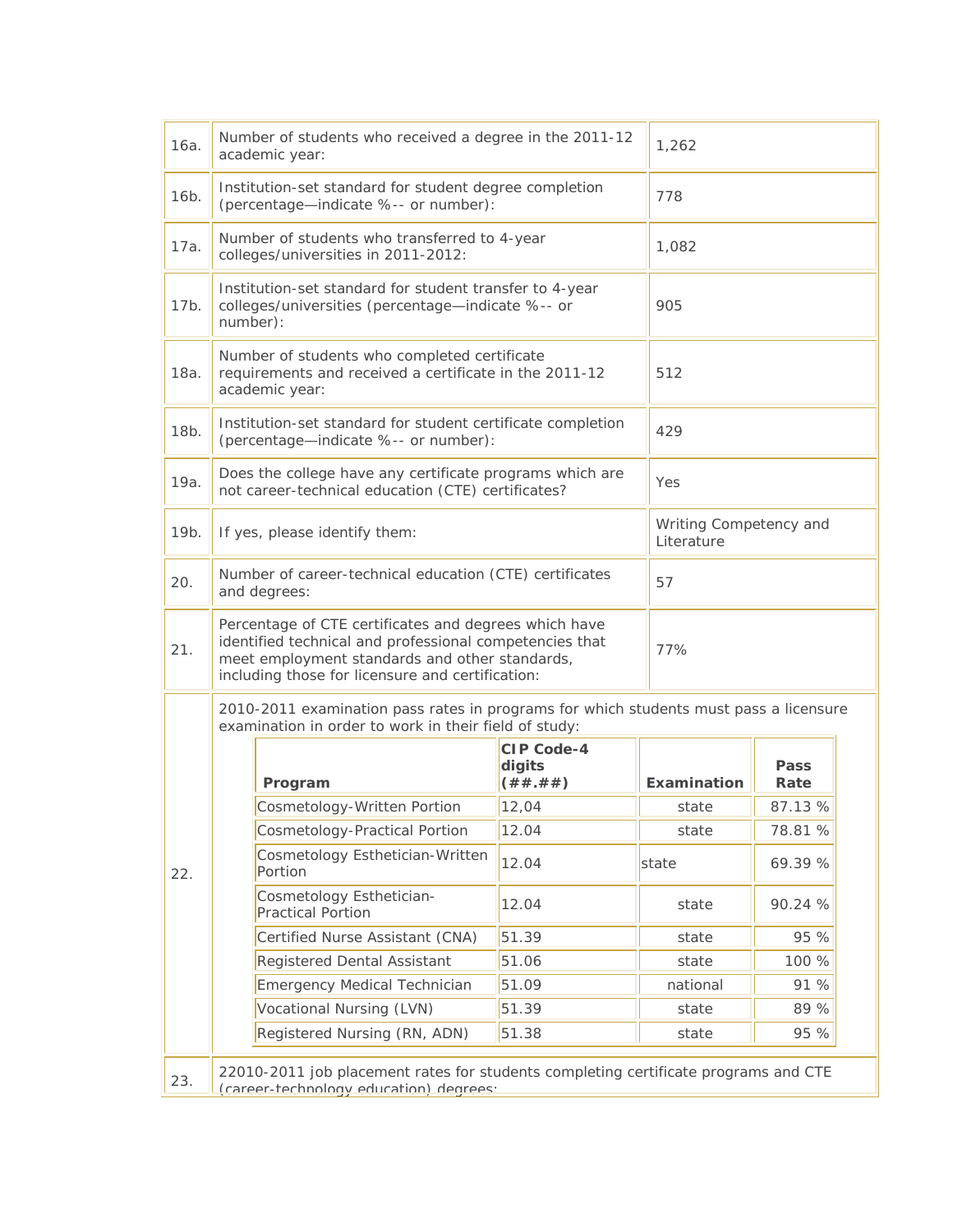| Program                                                | <b>CIP Code-4 digits</b><br>( ## .##) | Certificate<br>or Degree | Placement<br>Rate |
|--------------------------------------------------------|---------------------------------------|--------------------------|-------------------|
| <b>FORESTRY</b>                                        | 03.0501                               | certificate              | 87.5 %            |
| BUSINESS AND COMMERCE,<br><b>GENERAL</b>               | 52.0101                               | degree                   | 73.75 %           |
| <b>ACCOUNTING</b>                                      | 52.0301                               | certificate              | 78.57 %           |
| <b>JOURNALISM</b>                                      | 09.0401                               | degree                   | 50 %              |
| <b>DIGITAL MEDIA</b>                                   | 10.0303                               | certificate              | 25 %              |
| <b>COMPUTER INFORMATION</b><br><b>SYSTEMS</b>          | 11.0103                               | certificate              | 25 %              |
| COMPUTER INFRASTRUCTURE<br><b>AND SUPPORT</b>          | 11.0103                               | certificate              | 100 %             |
| <b>COMPUTER ELECTRONICS</b><br>AND ELECTRIC TECHNOLOGY | 47.0101                               | certifi cate             | 100 %             |
| ENVIRONMENTAL CONTROL<br>TECHNOLOGY (HVAC)             | 15.0501                               | certificate              | 84.62 %           |
| DIESEL TECHNOLOGY                                      | 47.0605                               | certificate              | 50 %              |
| <b>AUTOMOTIVE TECHNOLOGY</b>                           | 47.0604                               | both                     | 70.97 %           |
| <b>DRAFTING TECHNOLOGY</b>                             | 15.1301                               | both                     | 80 %              |
| <b>WATER AND WASTEWATER</b><br><b>TECHNOLOGY</b>       | 15.0506                               | both                     | 89.36 %           |
| COMMERCIAL MUSIC/<br>Recording Technology              | 50.0909                               | both                     | 69.12 %           |
| <b>TECHNICAL THEATER</b>                               | 50.0502                               | certificate              | 66.67 %           |
| <b>APPLIED PHOTOGRAPHY</b>                             | 50.0605                               | both                     | 100 %             |
| OTHER FINE AND APPLIED<br><b>ARTS</b>                  | 50.0101                               | degree                   | 66.67 %           |
| <b>REGISTERED NURSING</b>                              | 51.9999                               | degree                   | 89.29 %           |
| VOCATIONAL NURSING (LVN)                               | 51.1613                               | both                     | 79.1 %            |
| DENTAL OCCUPATIONS                                     | 51.0601                               | both                     | 85.71 %           |
| CHILD DEVELOPMENT/EARLY<br>CARE AND EDUCATION          | 19.0501                               | both                     | 58.18 %           |
| <b>PUBLIC WORKS</b>                                    | 46.9999                               | both                     | 94.44 %           |
| <b>ADMINISTRATION OF</b><br><b>JUSTICE</b>             | 43.0107                               | both                     | 81.13 %           |
| <b>COSMETOLOGY AND</b><br>BARBERING                    | 12.0401                               | both                     | 72.61 %           |

# **Student Learning Outcomes and Assessment**

| #   | <b>Ouestion</b>                       | Answer |
|-----|---------------------------------------|--------|
| 24. | Number of courses at the institution: | 040    |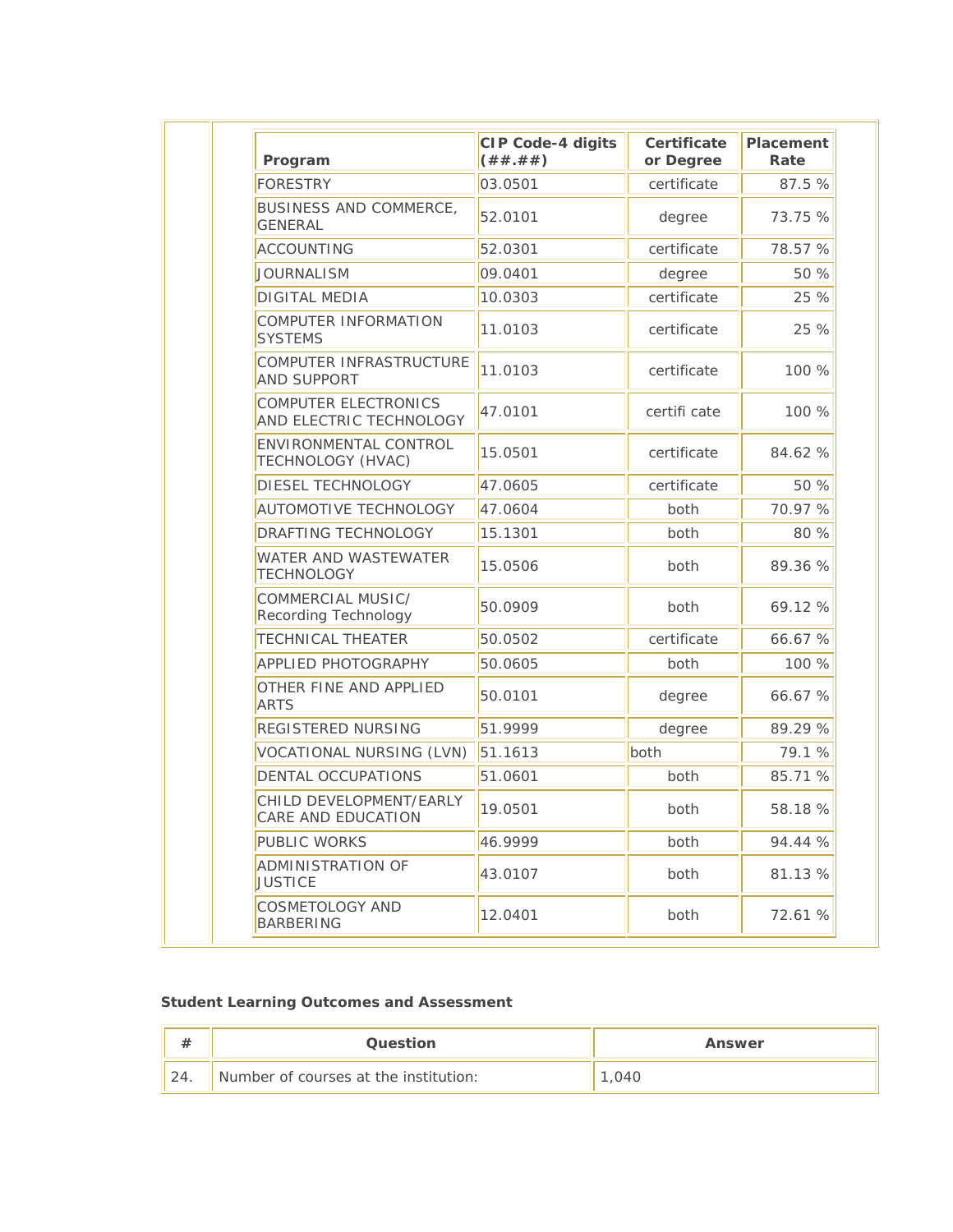| 25.     | Percent of all college courses with defined Student<br>Learning Outcomes:                                      | 100%                             |
|---------|----------------------------------------------------------------------------------------------------------------|----------------------------------|
| 26.     | Percent of all college courses with ongoing<br>assessment of learning outcomes:                                | 100%                             |
| 27.     | Number of programs at the institution:                                                                         | 55                               |
| 28.     | Percent of all college programs with defined<br><b>Student Learning Outcomes:</b>                              | 100%                             |
| 29.     | Percent of college programs with ongoing<br>assessment of learning outcomes:                                   | 100%                             |
| 30a.    | Percent of all college programs with SLO<br>assessment results available to prospective<br>students:           | 100%                             |
| $30b$ . | URL(s) from the college website where prospective<br>students can find SLO assessment results for<br>programs: | http://www.citruscollege.edu/pla |
| 31.     | Number of student and learning support activities<br>at the institution:                                       | 33                               |
| 32.     | Percent of student and learning support activities<br>with defined Student Learning Outcomes:                  | 100%                             |
| 33.     | Percent of student learning and support activities<br>with ongoing assessment of learning outcomes:            | 100%                             |
| 34.     | Has your institution defined General Education<br>(GE) program Student Learning Outcomes?                      | Yes                              |
| 35.     | Are your institutional SLOs identical with your<br>General Education program outcomes?                         | <b>No</b>                        |
| 36.     | Do your institution's GE outcomes include all areas<br>identified in the Accreditation Standards?              | Yes                              |
| 37.     | Number of courses identified as part of the GE<br>program:                                                     | 227                              |
| 38.     | Number of GE courses with Student Learning<br>Outcomes mapped to GE program Student<br>Learning Outcomes:      | 227                              |
| 39.     | Percent of GE courses with ongoing assessment of<br>GE learning outcomes:                                      | 100%                             |
| 40.     | Has the institution defined institutional Student<br>Learning Outcomes:                                        | Yes                              |
| 41.     | Number of institutional Student Learning<br>Outcomes:                                                          | 3                                |